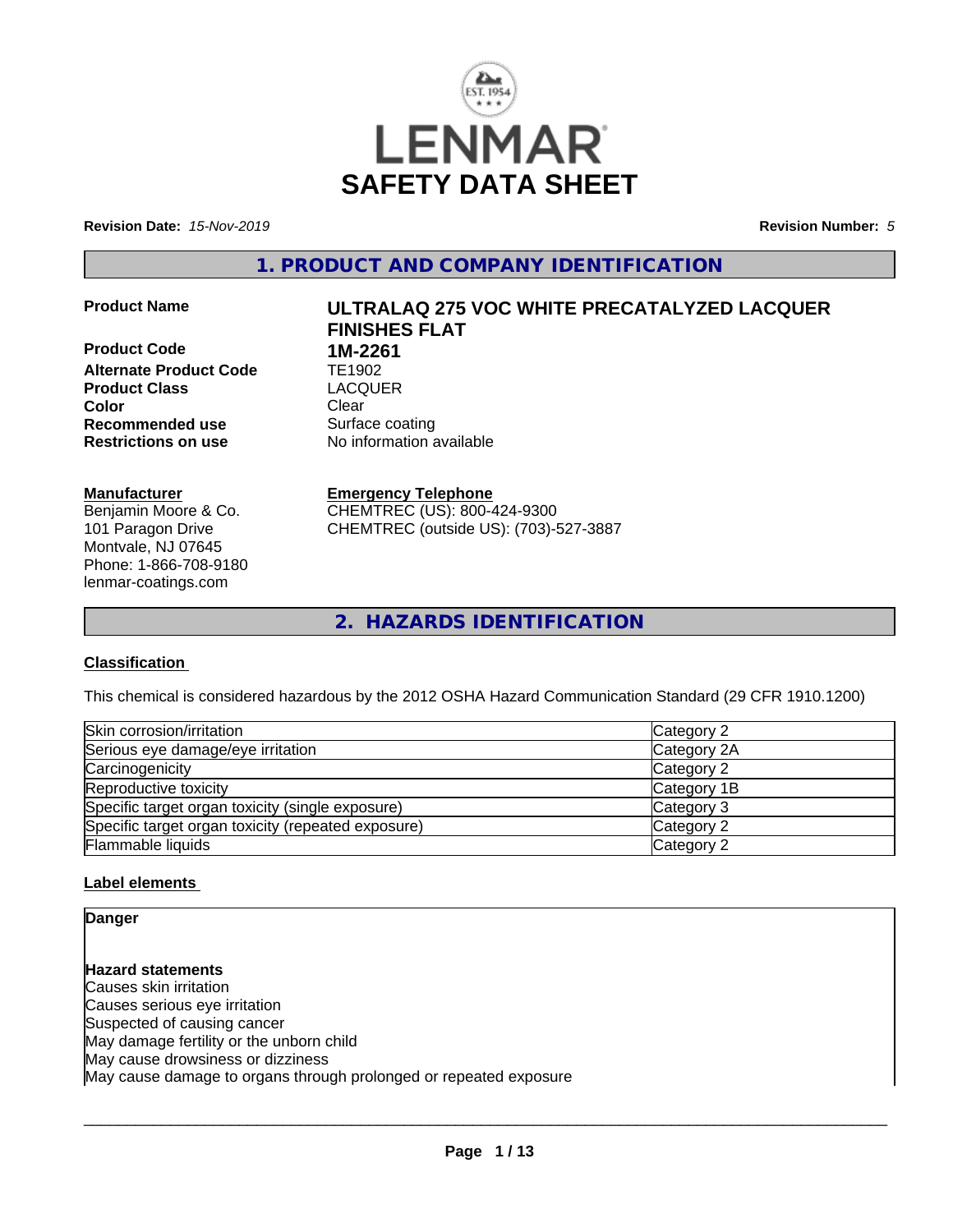Highly flammable liquid and vapor



#### **Precautionary Statements - Prevention**

Obtain special instructions before use Do not handle until all safety precautions have been read and understood Use personal protective equipment as required Wash face, hands and any exposed skin thoroughly after handling Wear eye/face protection Do not breathe dust/fume/gas/mist/vapors/spray Use only outdoors or in a well-ventilated area Keep away from heat, hot surfaces, sparks, open flames and other ignition sources. No smoking Keep container tightly closed Ground/bond container and receiving equipment Use explosion-proof electrical/ventilating/lighting/equipment Use only non-sparking tools Take precautionary measures against static discharge Keep cool

\_\_\_\_\_\_\_\_\_\_\_\_\_\_\_\_\_\_\_\_\_\_\_\_\_\_\_\_\_\_\_\_\_\_\_\_\_\_\_\_\_\_\_\_\_\_\_\_\_\_\_\_\_\_\_\_\_\_\_\_\_\_\_\_\_\_\_\_\_\_\_\_\_\_\_\_\_\_\_\_\_\_\_\_\_\_\_\_\_\_\_\_\_

#### **Precautionary Statements - Response**

IF exposed or concerned: Get medical advice/attention

**Eyes**

IF IN EYES: Rinse cautiously with water for several minutes. Remove contact lenses, if present and easy to do. Continue rinsing

If eye irritation persists: Get medical advice/attention

**Skin**

If skin irritation occurs: Get medical advice/attention

IF ON SKIN (or hair): Remove/Take off immediately all contaminated clothing. Rinse skin with water/shower Wash contaminated clothing before reuse

#### **Inhalation**

IF INHALED: Remove victim to fresh air and keep at rest in a position comfortable for breathing **Fire**

In case of fire: Use CO2, dry chemical, or foam for extinction

#### **Precautionary Statements - Storage**

Store locked up Store in a well-ventilated place. Keep container tightly closed

#### **Precautionary Statements - Disposal**

Dispose of contents/container to an approved waste disposal plant

#### **Hazards not otherwise classified (HNOC)**

Rags, steel wool or waste soaked with this product may spontaneously catch fire if improperly discarded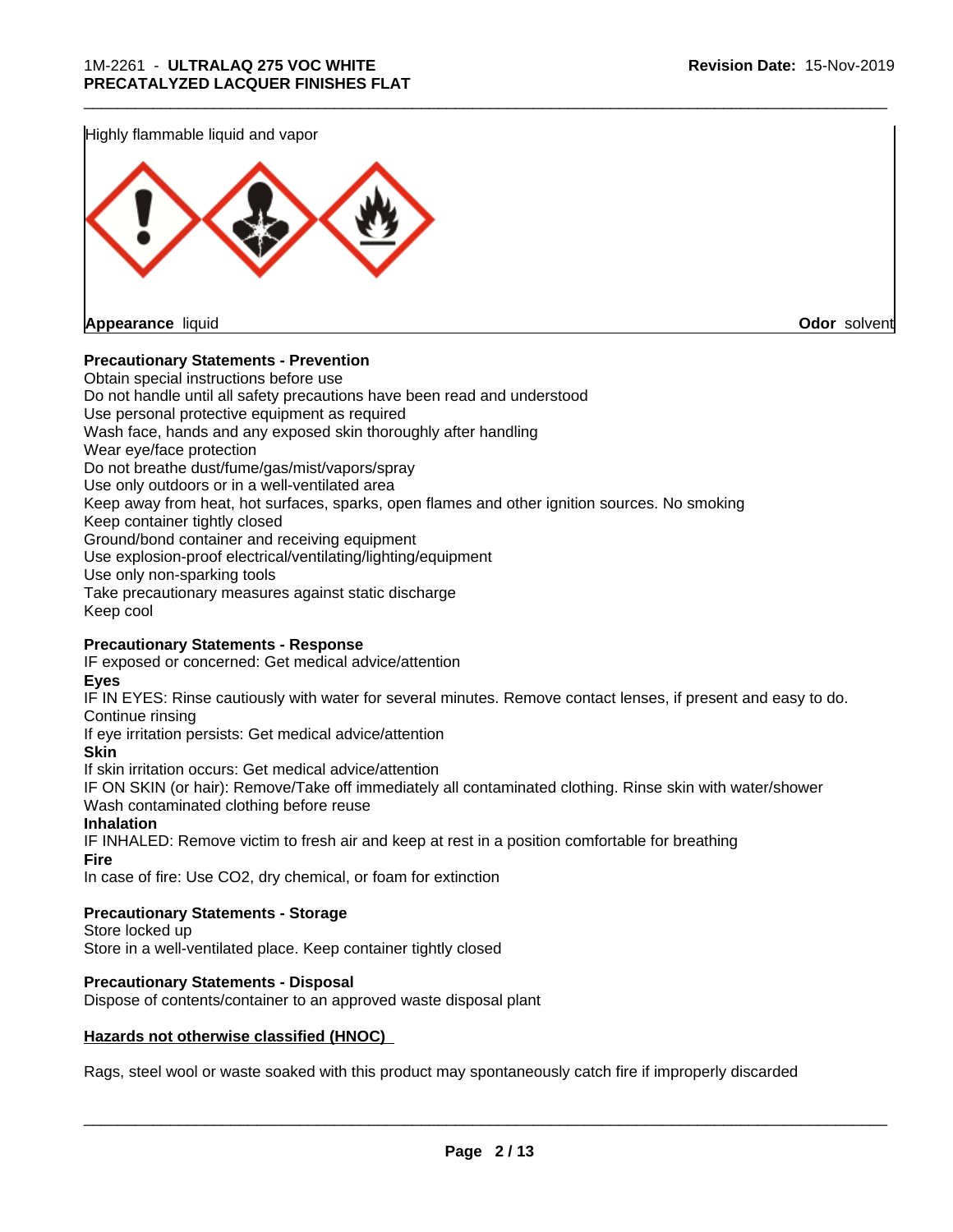#### **Other information**

No information available

# **3. COMPOSITION INFORMATION ON COMPONENTS**

| <b>Chemical name</b>     | CAS No.        | Weight-%    |
|--------------------------|----------------|-------------|
| Acetone                  | 67-64-1        | 40 - 45     |
| 4-Chlorobenzotrifluoride | 98-56-6        | $10 - 15$   |
| Titanium dioxide         | 13463-67-7     | $10 - 15$   |
| cellulose, nitrate       | 9004-70-0      | $5 - 10$    |
| 2,6-Dimethyl-4-Heptanone | 108-83-8       | 1 - 5       |
| Isobutyl alcohol         | 78-83-1        | 1 - 5       |
| Silica amorphous         | 7631-86-9      | 1 - 5       |
| Soybean oil, epoxidized  | 8013-07-8      | $-5$        |
| Xylene                   | 1330-20-7      | 1 - 5       |
| Butyl benzyl phthalate   | 85-68-7        | 1 - 5       |
| Ethyl benzene            | $100 - 41 - 4$ | $0.1 - 0.5$ |
| 2-Butoxyethanol          | 111-76-2       | $0.1 - 0.5$ |

# **4. FIRST AID MEASURES**

#### **Description of first aid measures**

| <b>General Advice</b>                            | If symptoms persist, call a physician. Show this safety data sheet to the doctor in<br>attendance.                                                                                            |
|--------------------------------------------------|-----------------------------------------------------------------------------------------------------------------------------------------------------------------------------------------------|
| <b>Eye Contact</b>                               | Immediate medical attention is required. Immediately flush with plenty of water.<br>After initial flushing, remove any contact lenses and continue flushing for at least<br>15 minutes.       |
| <b>Skin Contact</b>                              | Wash off immediately with soap and plenty of water removing all contaminated<br>clothes and shoes. If skin irritation persists, call a physician.                                             |
| <b>Inhalation</b>                                | Move to fresh air. If symptoms persist, call a physician.<br>If not breathing, give artificial respiration. Call a physician immediately.                                                     |
| Ingestion                                        | Clean mouth with water and afterwards drink plenty of water. Do not induce<br>vomiting without medical advice. Never give anything by mouth to an unconscious<br>person. Consult a physician. |
| <b>Protection Of First-Aiders</b>                | Use personal protective equipment.                                                                                                                                                            |
| <b>Most Important</b><br><b>Symptoms/Effects</b> | No information available.                                                                                                                                                                     |
| <b>Notes To Physician</b>                        | Treat symptomatically.                                                                                                                                                                        |
|                                                  | 5. FIRE-FIGHTING MEASURES                                                                                                                                                                     |

**Flammable Properties Exercise Exercise Exercise 2 and Secure 1** Vapors may travel considerable distance to a source of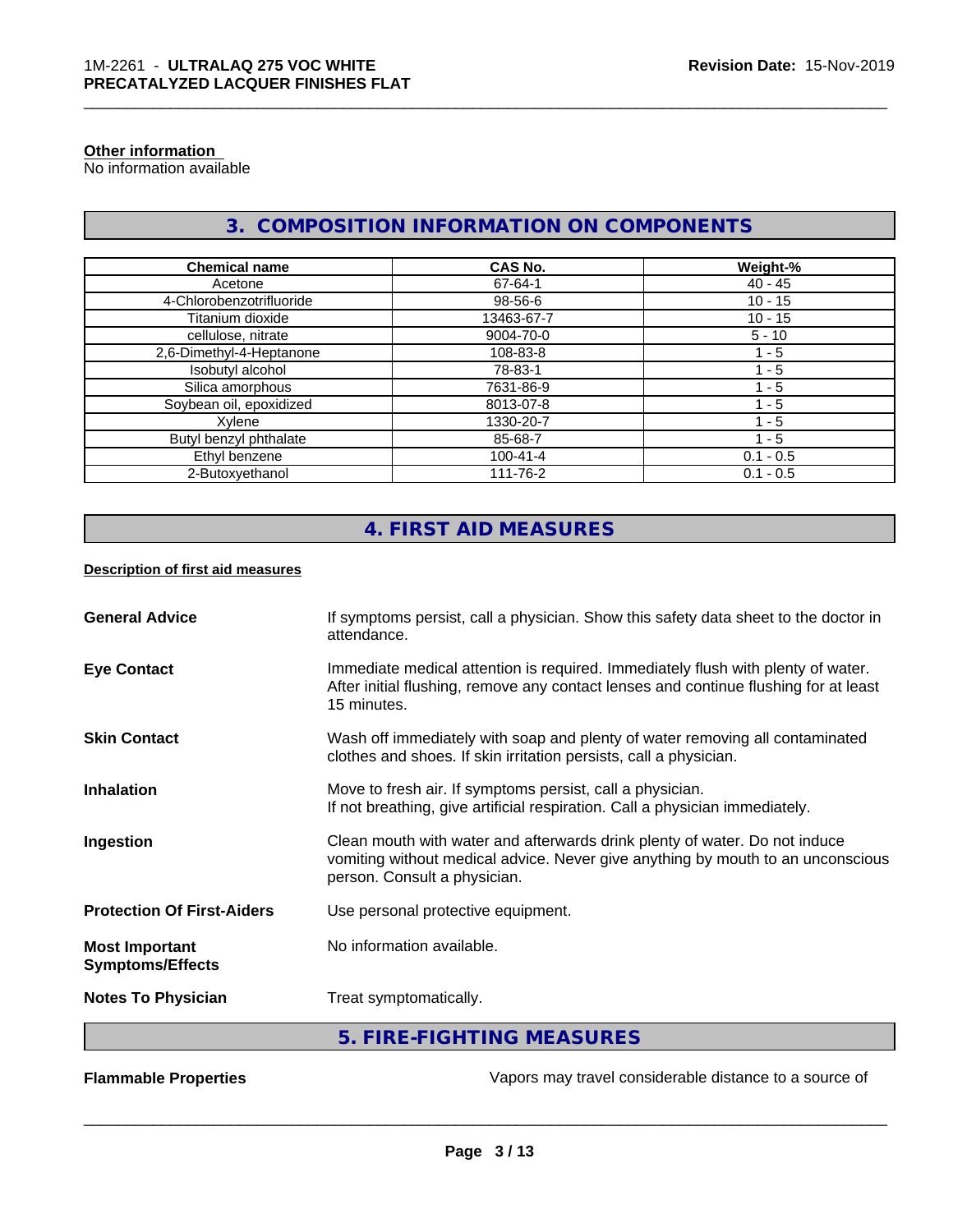|                                                                                  | ignition and flash back. Vapors may cause flash fire.                                                                                                                                                                                                                                          |  |
|----------------------------------------------------------------------------------|------------------------------------------------------------------------------------------------------------------------------------------------------------------------------------------------------------------------------------------------------------------------------------------------|--|
| <b>Suitable Extinguishing Media</b>                                              | Foam, dry powder or water. Use extinguishing measures<br>that are appropriate to local circumstances and the<br>surrounding environment.                                                                                                                                                       |  |
| Protective equipment and precautions for firefighters                            | As in any fire, wear self-contained breathing apparatus<br>pressure-demand, MSHA/NIOSH (approved or equivalent)<br>and full protective gear.                                                                                                                                                   |  |
| <b>Hazardous combustion products</b>                                             | Burning may result in carbon dioxide, carbon monoxide<br>and other combustion products of varying composition<br>which may be toxic and/or irritating.                                                                                                                                         |  |
| <b>Specific Hazards Arising From The Chemical</b>                                | Flammable. Flash back possible over considerable<br>distance. Keep product and empty container away from<br>heat and sources of ignition. Closed containers may<br>rupture if exposed to fire or extreme heat. Thermal<br>decomposition can lead to release of irritating gases and<br>vapors. |  |
| Sensitivity to mechanical impact                                                 | No                                                                                                                                                                                                                                                                                             |  |
| Sensitivity to static discharge                                                  | Yes                                                                                                                                                                                                                                                                                            |  |
| <b>Flash Point Data</b><br>Flash point (°F)<br>Flash Point (°C)<br><b>Method</b> | 10.0<br>$-12.2$<br><b>PMCC</b>                                                                                                                                                                                                                                                                 |  |
| <b>Flammability Limits In Air</b>                                                |                                                                                                                                                                                                                                                                                                |  |
| Lower flammability limit:<br><b>Upper flammability limit:</b>                    | Not available<br>Not available                                                                                                                                                                                                                                                                 |  |
| <b>NFPA</b><br>Health: 2<br>Flammability: 3                                      | <b>Instability: 1</b><br><b>Special: Not Applicable</b>                                                                                                                                                                                                                                        |  |
| <b>NFPA Legend</b><br>0 - Not Hazardous<br>1 - Slightly                          |                                                                                                                                                                                                                                                                                                |  |

\_\_\_\_\_\_\_\_\_\_\_\_\_\_\_\_\_\_\_\_\_\_\_\_\_\_\_\_\_\_\_\_\_\_\_\_\_\_\_\_\_\_\_\_\_\_\_\_\_\_\_\_\_\_\_\_\_\_\_\_\_\_\_\_\_\_\_\_\_\_\_\_\_\_\_\_\_\_\_\_\_\_\_\_\_\_\_\_\_\_\_\_\_

- 2 Moderate
- 3 High
- 
- 4 Severe

*The ratings assigned are only suggested ratings, the contractor/employer has ultimate responsibilities for NFPA ratings where this system is used.*

*Additional information regarding the NFPA rating system is available from the National Fire Protection Agency (NFPA) at www.nfpa.org.*

### **6. ACCIDENTAL RELEASE MEASURES**

**Personal Precautions** Remove all sources of ignition. Take precautions to prevent flashback. Ground and bond all containers and handling equipment. Take precautionary measures against static discharges. Ensure adequate ventilation. Avoid contact with skin, eyes and clothing. Use personal protective equipment.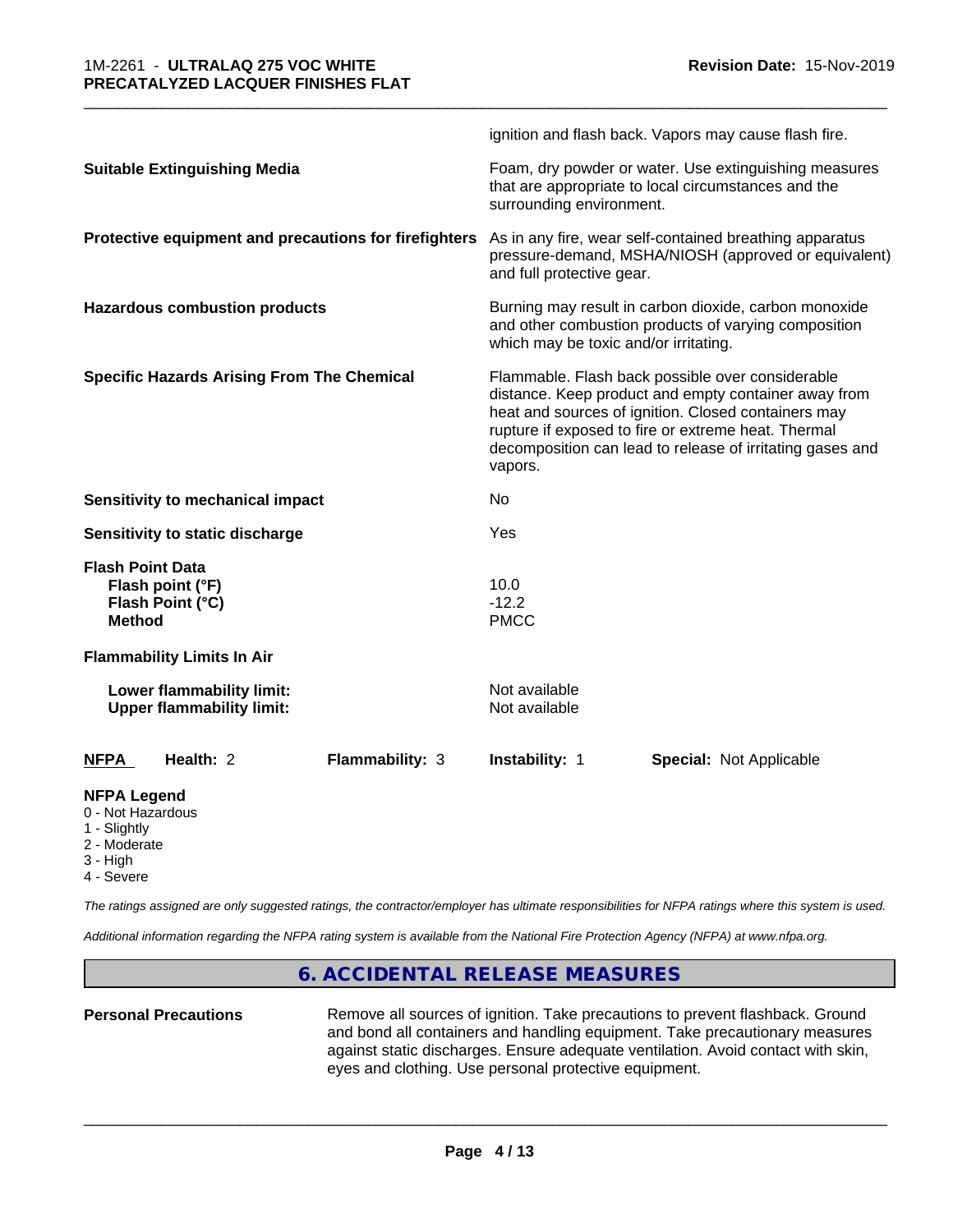| contaminate ground water system. Prevent product from entering drains. Do not<br>flush into surface water or sanitary sewer system. Local authorities should be<br>advised if significant spillages cannot be contained.                        |
|-------------------------------------------------------------------------------------------------------------------------------------------------------------------------------------------------------------------------------------------------|
| See Section 12 for additional Ecological Information.<br><b>Environmental precautions</b>                                                                                                                                                       |
| <b>Methods for Cleaning Up</b><br>Dam up. Soak up with inert absorbent material. Use a non-sparking or explosion<br>proof means to transfer material to a sealed, appropriate container for disposal.<br>Clean contaminated surface thoroughly. |

\_\_\_\_\_\_\_\_\_\_\_\_\_\_\_\_\_\_\_\_\_\_\_\_\_\_\_\_\_\_\_\_\_\_\_\_\_\_\_\_\_\_\_\_\_\_\_\_\_\_\_\_\_\_\_\_\_\_\_\_\_\_\_\_\_\_\_\_\_\_\_\_\_\_\_\_\_\_\_\_\_\_\_\_\_\_\_\_\_\_\_\_\_

# **7. HANDLING AND STORAGE**

| <b>Handling</b>               | Avoid contact with skin, eyes and clothing. Wear personal protective equipment.<br>Do not breathe vapors or spray mist. Use only in ventilated areas. Prevent vapor<br>build-up by providing adequate ventilation during and after use.                                                                                                                                                                                                        |
|-------------------------------|------------------------------------------------------------------------------------------------------------------------------------------------------------------------------------------------------------------------------------------------------------------------------------------------------------------------------------------------------------------------------------------------------------------------------------------------|
|                               | Take precautionary measures against static discharges. To avoid ignition of<br>vapors by static electricity discharge, all metal parts of the equipment must be<br>grounded. Keep away from heat, sparks and flame. Do not smoke. Extinguish all<br>flames and pilot lights, and turn off stoves, heaters, electric motors and other<br>sources of ignition during use and until all vapors are gone. Ignition and/or flash<br>back may occur. |
| <b>Storage</b>                | Keep containers tightly closed in a dry, cool and well-ventilated place. Keep away<br>from heat. Keep away from open flames, hot surfaces and sources of ignition.<br>Keep in properly labeled containers. Keep out of the reach of children.                                                                                                                                                                                                  |
|                               | <b>DANGER</b> - Rags, steel wool or waste soaked with this product may<br>spontaneously catch fire if improperly discarded. Immediately after use, place<br>rags, steel wool or waste in a sealed water-filled metal container.                                                                                                                                                                                                                |
| <b>Incompatible Materials</b> | Incompatible with strong acids and bases and strong oxidizing agents.                                                                                                                                                                                                                                                                                                                                                                          |
|                               | Technical measures/Precautions Ensure adequate ventilation. Use only where airflow will keep vapors from building<br>up in or near the work area in adjoining rooms. Comply with all national, state, and<br>local codes pertaining to the storage, handling, dispensing and disposal of<br>flammable liquids.                                                                                                                                 |
|                               | Dissipate static electricity during transfer by grounding and bonding containers<br>and equipment before transferring material. All equipment should be non-sparking<br>and explosion proof. Use explosion proof electrical equipment for ventilation,                                                                                                                                                                                         |

# **8. EXPOSURE CONTROLS/PERSONAL PROTECTION**

lighting and material handling.

### **Exposure Limits**

| <b>Chemical name</b>     | <b>ACGIH TLV</b>           | <b>OSHA PEL</b>             |
|--------------------------|----------------------------|-----------------------------|
| Acetone                  | 250 ppm - TWA              | 1000 ppm - TWA              |
|                          | 500 ppm - STEL             | $2400 \text{ ma/m}^3$ - TWA |
| 4-Chlorobenzotrifluoride | $2.5 \text{ mg/m}^3$ - TWA | $2.5 \text{ mg/m}^3$ - TWA  |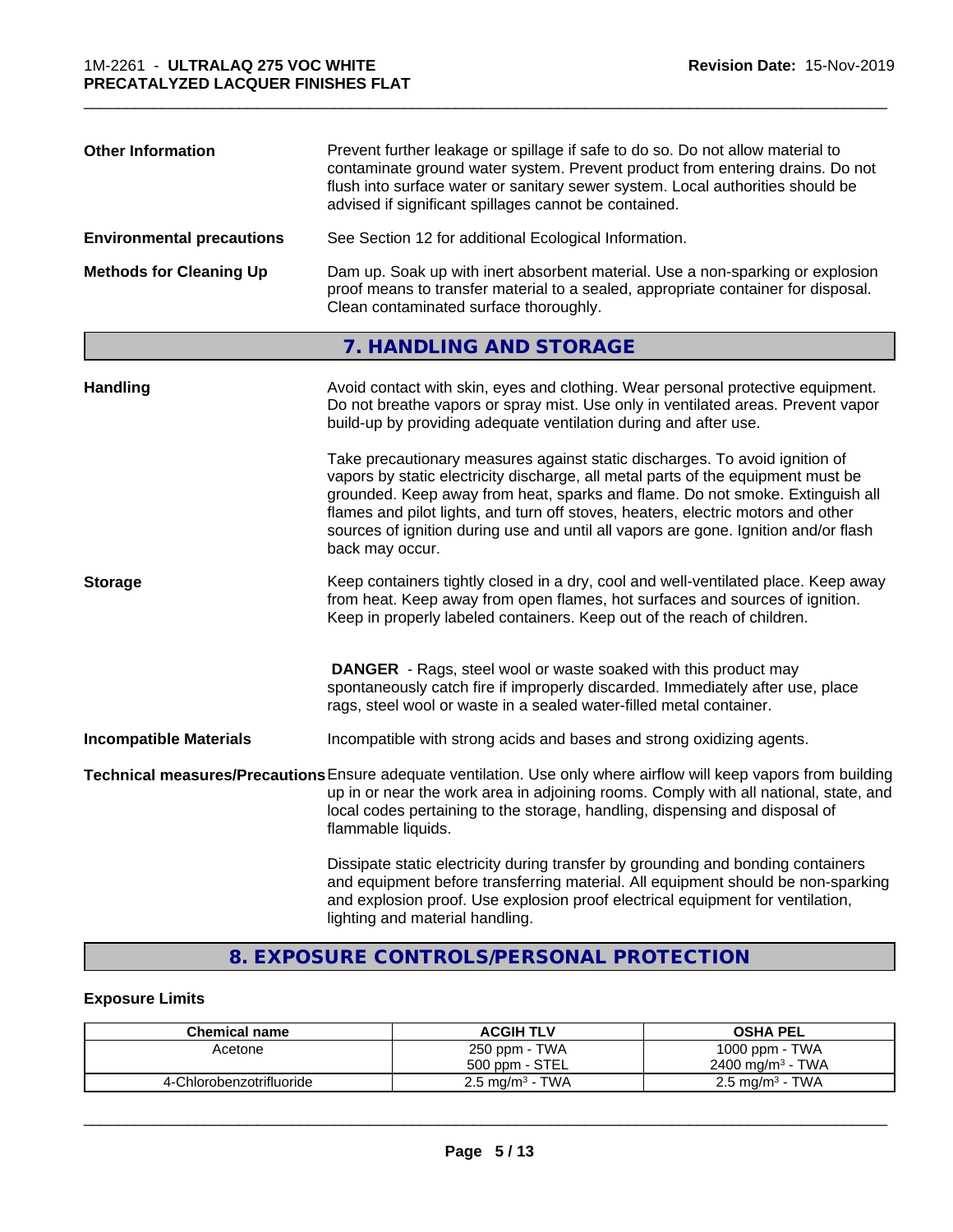#### 1M-2261 - **ULTRALAQ 275 VOC WHITE PRECATALYZED LACQUER FINISHES FLAT**

| Titanium dioxide         | 10 mg/m <sup>3</sup> - TWA      | 15 mg/m <sup>3</sup> - TWA                                                       |
|--------------------------|---------------------------------|----------------------------------------------------------------------------------|
| 2,6-Dimethyl-4-Heptanone | 25 ppm - TWA                    | 50 ppm - TWA<br>290 mg/m <sup>3</sup> - TWA                                      |
| Isobutyl alcohol         | 50 ppm - TWA                    | 100 ppm - TWA<br>$300$ mg/m <sup>3</sup> - TWA                                   |
| Silica amorphous         | N/E                             | 20 mppcf - TWA                                                                   |
| Xylene                   | 100 ppm - TWA<br>150 ppm - STEL | 100 ppm - TWA<br>435 mg/m <sup>3</sup> - TWA                                     |
| Ethyl benzene            | 20 ppm - TWA                    | 100 ppm - TWA<br>435 mg/m <sup>3</sup> - TWA                                     |
| 2-Butoxyethanol          | 20 ppm - TWA                    | 50 ppm - TWA<br>240 mg/m <sup>3</sup> - TWA<br>prevent or reduce skin absorption |

\_\_\_\_\_\_\_\_\_\_\_\_\_\_\_\_\_\_\_\_\_\_\_\_\_\_\_\_\_\_\_\_\_\_\_\_\_\_\_\_\_\_\_\_\_\_\_\_\_\_\_\_\_\_\_\_\_\_\_\_\_\_\_\_\_\_\_\_\_\_\_\_\_\_\_\_\_\_\_\_\_\_\_\_\_\_\_\_\_\_\_\_\_

#### **Legend**

ACGIH - American Conference of Governmental Industrial Hygienists Exposure Limits OSHA - Occupational Safety & Health Administration Exposure Limits N/E - Not Established

| <b>Appropriate engineering</b> |
|--------------------------------|
|--------------------------------|

**controls** 

| <b>Engineering Measures</b>          | Ensure adequate ventilation, especially in confined areas.                                                                                                                                                                                                                                                                                                          |  |
|--------------------------------------|---------------------------------------------------------------------------------------------------------------------------------------------------------------------------------------------------------------------------------------------------------------------------------------------------------------------------------------------------------------------|--|
| <b>Personal Protective Equipment</b> |                                                                                                                                                                                                                                                                                                                                                                     |  |
| <b>Eye/Face Protection</b>           | Safety glasses with side-shields. If splashes are likely to occur, wear:. Tightly<br>fitting safety goggles.                                                                                                                                                                                                                                                        |  |
| <b>Skin Protection</b>               | Long sleeved clothing. Protective gloves.                                                                                                                                                                                                                                                                                                                           |  |
| <b>Respiratory Protection</b>        | Use only with adequate ventilation. In operations where exposure limits are<br>exceeded, use a NIOSH approved respirator that has been selected by a<br>technically qualified person for the specific work conditions. When spraying the<br>product or applying in confined areas, wear a NIOSH approved respirator<br>specified for paint spray or organic vapors. |  |
| <b>Hygiene Measures</b>              | Avoid contact with skin, eyes and clothing. Remove and wash contaminated<br>clothing before re-use. Wash thoroughly after handling.                                                                                                                                                                                                                                 |  |

# **9. PHYSICAL AND CHEMICAL PROPERTIES**

| liquid<br>Appearance<br>solvent<br>Odor<br><b>Odor Threshold</b><br>No information available<br>Density (Ibs/gal)<br>$8.7 - 8.8$<br>$1.04 - 1.06$<br><b>Specific Gravity</b><br>No information available<br>рH<br>No information available<br><b>Viscosity (cps)</b><br>No information available<br>Solubility(ies)<br>No information available<br><b>Water solubility</b><br>No information available<br><b>Evaporation Rate</b><br>No information available<br>Vapor pressure<br>Vapor density<br>No information available<br>Wt. % Solids<br>$30 - 40$<br>$20 - 30$<br>Vol. % Solids<br>Wt. % Volatiles<br>$60 - 70$ |  |
|-------------------------------------------------------------------------------------------------------------------------------------------------------------------------------------------------------------------------------------------------------------------------------------------------------------------------------------------------------------------------------------------------------------------------------------------------------------------------------------------------------------------------------------------------------------------------------------------------------------------------|--|
|-------------------------------------------------------------------------------------------------------------------------------------------------------------------------------------------------------------------------------------------------------------------------------------------------------------------------------------------------------------------------------------------------------------------------------------------------------------------------------------------------------------------------------------------------------------------------------------------------------------------------|--|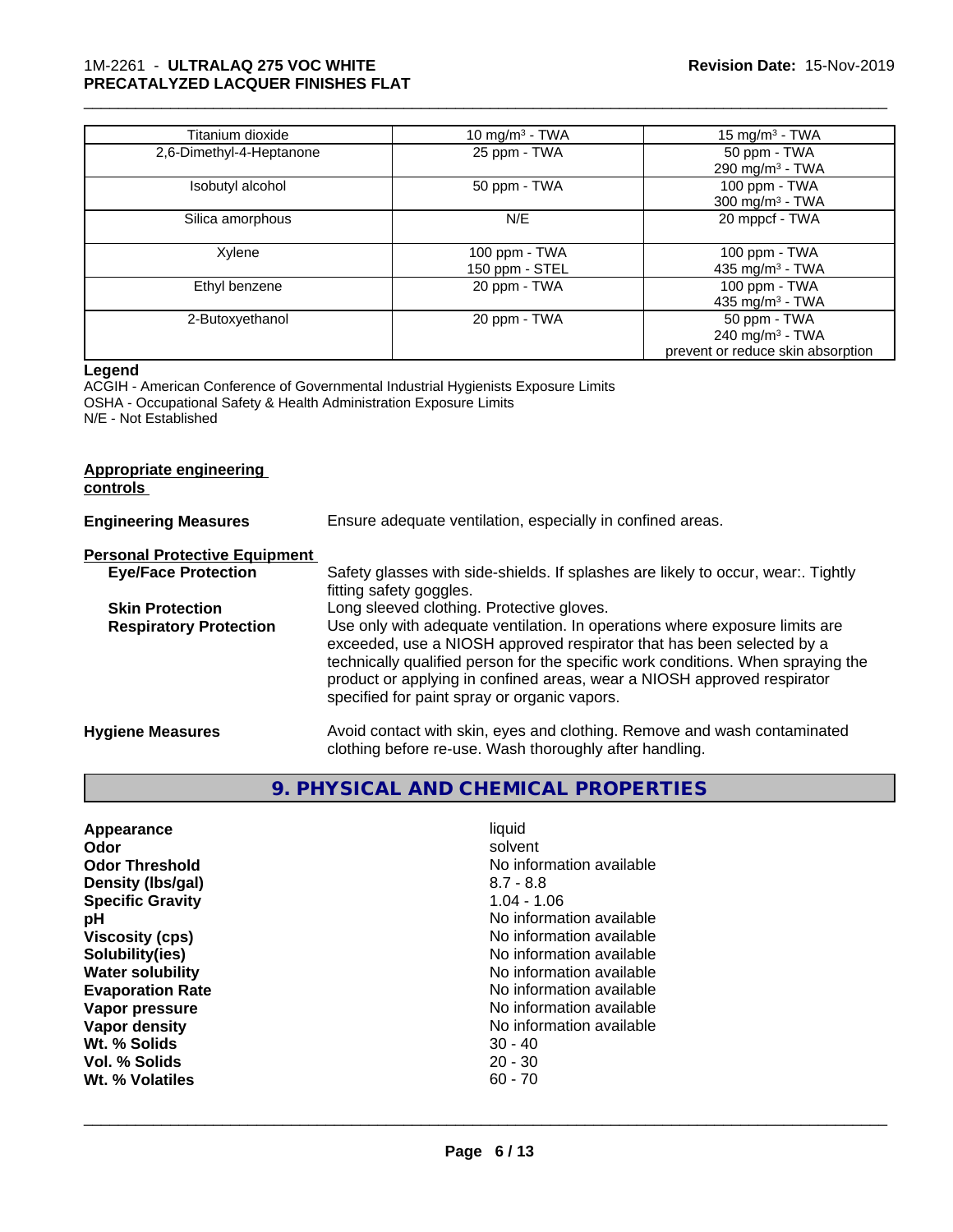| <b>Vol. % Volatiles</b>              | $70 - 80$                |
|--------------------------------------|--------------------------|
| <b>VOC Regulatory Limit (g/L)</b>    | < 275                    |
| <b>Boiling Point (°F)</b>            | 136                      |
| <b>Boiling Point (°C)</b>            | 58                       |
| Freezing point (°F)                  | No information available |
| <b>Freezing Point (°C)</b>           | No information available |
| Flash point (°F)                     | 10.0                     |
| Flash Point (°C)                     | $-12.2$                  |
| <b>Method</b>                        | <b>PMCC</b>              |
| Flammability (solid, gas)            | Not applicable           |
| <b>Upper flammability limit:</b>     | No information available |
| Lower flammability limit:            | No information available |
| <b>Autoignition Temperature (°F)</b> | No information available |
| <b>Autoignition Temperature (°C)</b> | No information available |
| Decomposition Temperature (°F)       | No information available |
| Decomposition Temperature (°C)       | No information available |
| <b>Partition coefficient</b>         | No information available |
|                                      |                          |

\_\_\_\_\_\_\_\_\_\_\_\_\_\_\_\_\_\_\_\_\_\_\_\_\_\_\_\_\_\_\_\_\_\_\_\_\_\_\_\_\_\_\_\_\_\_\_\_\_\_\_\_\_\_\_\_\_\_\_\_\_\_\_\_\_\_\_\_\_\_\_\_\_\_\_\_\_\_\_\_\_\_\_\_\_\_\_\_\_\_\_\_\_

# **10. STABILITY AND REACTIVITY**

| <b>Reactivity</b>                       | No data available                                                                                                         |
|-----------------------------------------|---------------------------------------------------------------------------------------------------------------------------|
| <b>Chemical Stability</b>               | Stable under normal conditions. Hazardous polymerisation<br>does not occur.                                               |
| <b>Conditions to avoid</b>              | Keep away from open flames, hot surfaces, static<br>electricity and sources of ignition. Sparks. Elevated<br>temperature. |
| <b>Incompatible Materials</b>           | Incompatible with strong acids and bases and strong<br>oxidizing agents.                                                  |
| <b>Hazardous Decomposition Products</b> | Thermal decomposition can lead to release of irritating<br>gases and vapors.                                              |
| Possibility of hazardous reactions      | None under normal conditions of use.                                                                                      |

**11. TOXICOLOGICAL INFORMATION**

**Product Information**

**Information on likely routes of exposure**

**Principal Routes of Exposure** Eye contact, skin contact and inhalation.

**Acute Toxicity** 

**Product Information** Repeated or prolonged exposure to organic solvents may lead to permanent brain and nervous system damage. Intentional misuse by deliberately concentrating and inhaling vapors may be harmful or fatal.

#### **<u>Symptoms related to the physical, chemical and toxicological characteristics</u>**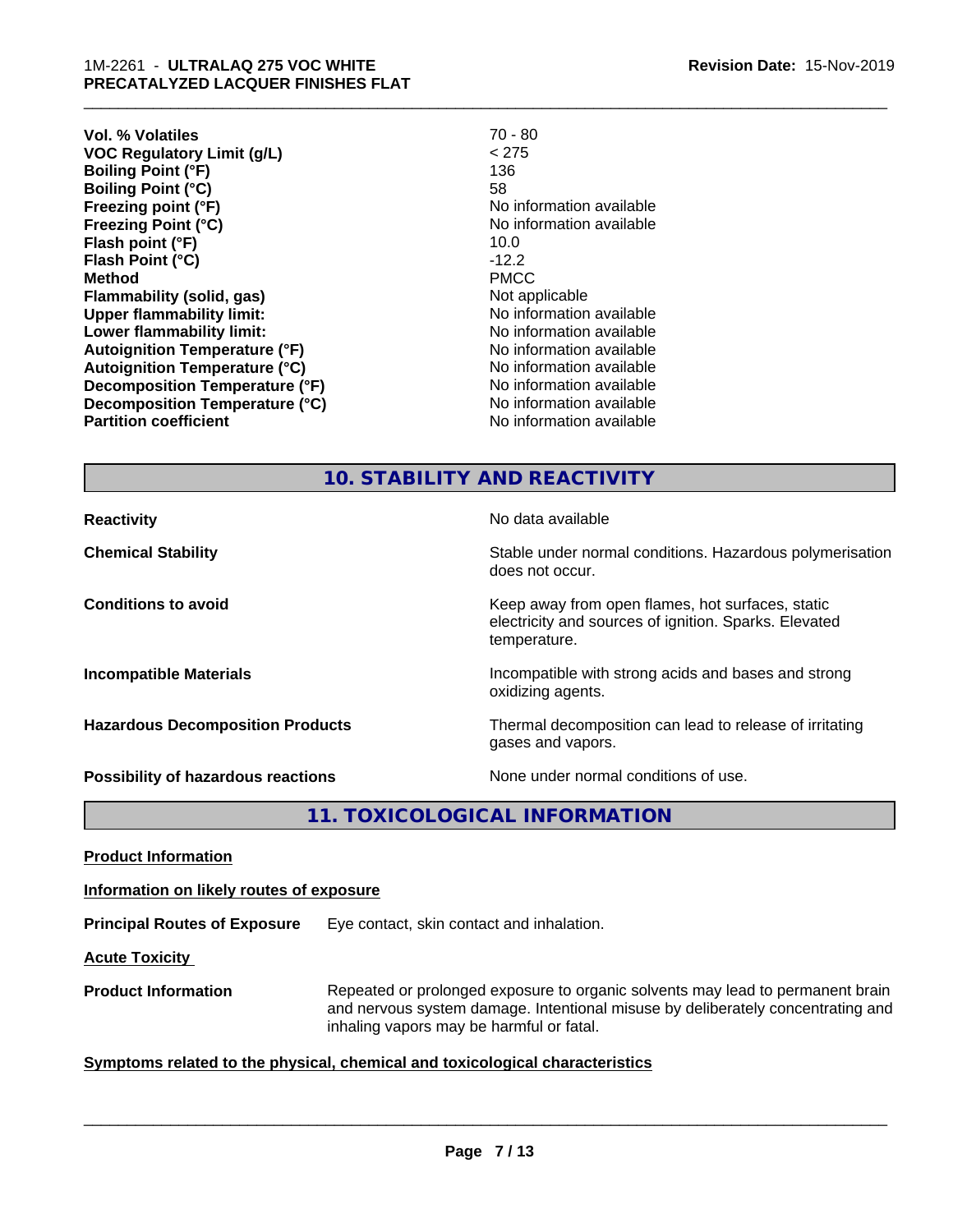|  | <b>Symptoms</b> |
|--|-----------------|
|--|-----------------|

**Symptoms** No information available

#### **Delayed and immediate effects as well as chronic effects from short and long-term exposure**

| Eye contact                     | Severely irritating to eyes. May cause burns. Risk of serious damage to eyes.                                                                                                                                                                                 |
|---------------------------------|---------------------------------------------------------------------------------------------------------------------------------------------------------------------------------------------------------------------------------------------------------------|
| <b>Skin contact</b>             | May cause skin irritation and/or dermatitis. Prolonged skin contact may defat the<br>skin and produce dermatitis.                                                                                                                                             |
| Ingestion                       | Harmful if swallowed. Ingestion may cause irritation to mucous membranes. Small<br>amounts of this product aspirated into the respiratory system during ingestion or<br>vomiting may cause mild to severe pulmonary injury, possibly progressing to<br>death. |
| <b>Inhalation</b>               | Harmful by inhalation. High vapor / aerosol concentrations are irritating to the<br>eyes, nose, throat and lungs and may cause headaches, dizziness, drowsiness,<br>unconsciousness, and other central nervous system effects.                                |
| <b>Sensitization</b>            | No information available                                                                                                                                                                                                                                      |
| <b>Neurological Effects</b>     | No information available.                                                                                                                                                                                                                                     |
| <b>Mutagenic Effects</b>        | No information available.                                                                                                                                                                                                                                     |
| <b>Reproductive Effects</b>     | May damage fertility or the unborn child.                                                                                                                                                                                                                     |
| <b>Developmental Effects</b>    | No information available.                                                                                                                                                                                                                                     |
| <b>Target organ effects</b>     | No information available.                                                                                                                                                                                                                                     |
| <b>STOT - repeated exposure</b> | Causes damage to organs through prolonged or repeated exposure if inhaled.<br>May cause disorder and damage to the. liver. kidney. spleen. blood. Causes<br>damage to organs through prolonged or repeated exposure.                                          |
| <b>STOT - single exposure</b>   | May cause disorder and damage to the. Respiratory system. Central nervous<br>system.                                                                                                                                                                          |
| Other adverse effects           | No information available.                                                                                                                                                                                                                                     |
| <b>Aspiration Hazard</b>        | May be harmful if swallowed and enters airways. Small amounts of this product<br>aspirated into the respiratory system during ingestion or vomiting may cause mild<br>to severe pulmonary injury, possibly progressing to death.                              |
|                                 |                                                                                                                                                                                                                                                               |

#### **Numerical measures of toxicity**

#### **The following values are calculated based on chapter 3.1 of the GHS document**

| <b>ATEmix (oral)</b>                 | 7622 mg/kg |
|--------------------------------------|------------|
| ATEmix (dermal)                      | 4235 mg/kg |
| <b>ATEmix (inhalation-dust/mist)</b> | 56.5 mg/L  |
| <b>ATEmix (inhalation-vapor)</b>     | 749.6 mg/L |

#### **Component Information**

| Chemical name                             | Oral LD50             | Dermal LD50             | <b>Inhalation LC50</b>                |
|-------------------------------------------|-----------------------|-------------------------|---------------------------------------|
| Acetone<br>67-64-1                        | $= 5800$ mg/kg (Rat)  |                         | $=$ 50100 mg/m <sup>3</sup> (Rat) 8 h |
| 4-Chlorobenzotrifluoride<br>$98 - 56 - 6$ | $= 13$ g/kg (Rat)     | > 2 mL/kg (Rabbit)      | $= 33$ mg/L (Rat) 4 h                 |
| Titanium dioxide<br>13463-67-7            | $> 10000$ mg/kg (Rat) |                         |                                       |
| cellulose, nitrate<br>9004-70-0           | 5 g/kg (Rat)          |                         |                                       |
| 2,6-Dimethyl-4-Heptanone<br>108-83-8      | $= 5750$ mg/kg (Rat)  | $= 16$ g/kg (Rabbit)    | $> 2300$ ppm (Rat) 4 h                |
| Isobutyl alcohol<br>78-83-1               | $= 2460$ mg/kg (Rat)  | $=$ 3400 mg/kg (Rabbit) | $> 6.5$ mg/L (Rat) 4 h                |
| Silica amorphous<br>7631-86-9             | $>$ 5000 mg/kg (Rat)  | $>$ 2000 mg/kg (Rabbit) | $> 2.2$ mg/L (Rat) 1 h                |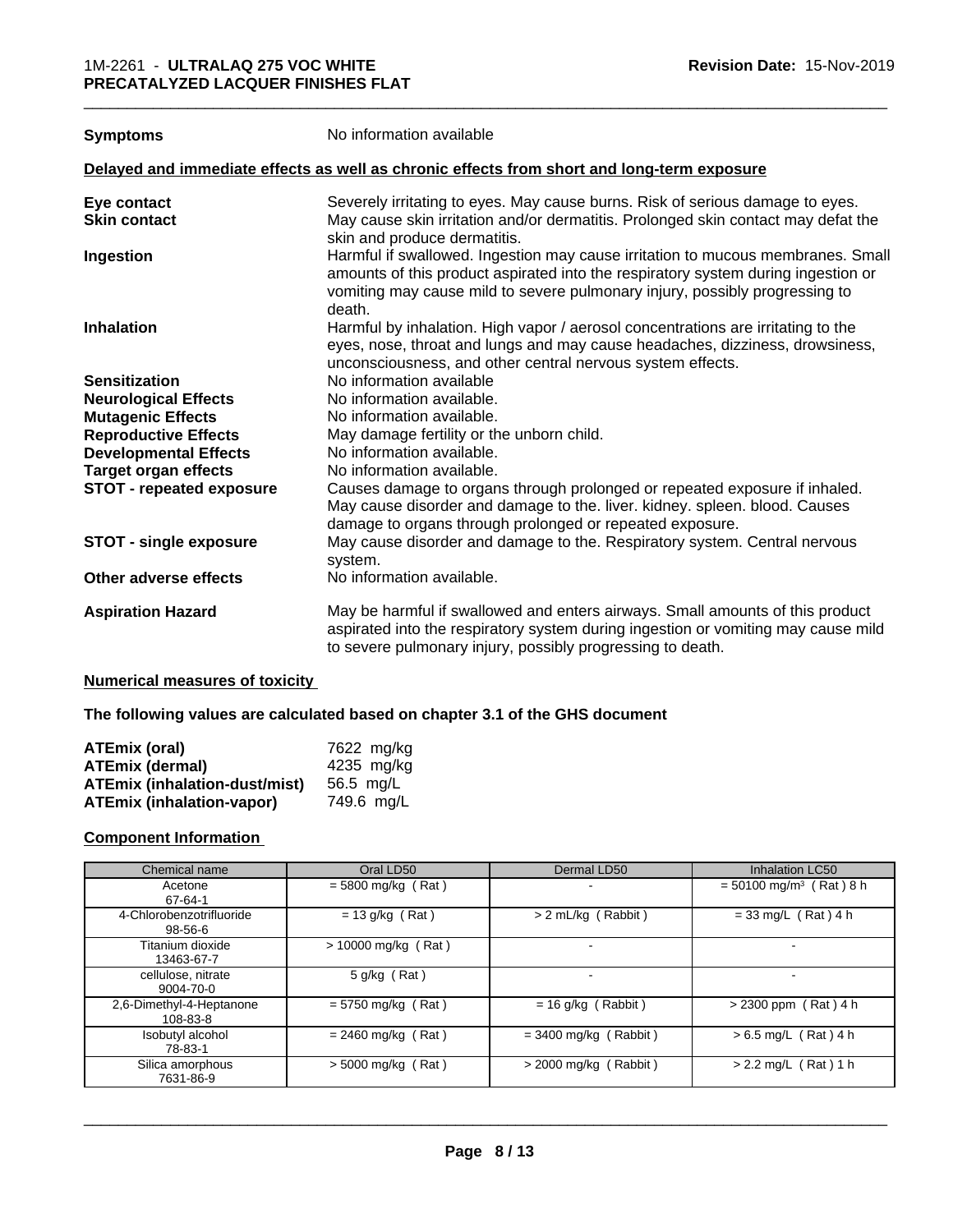### 1M-2261 - **ULTRALAQ 275 VOC WHITE PRECATALYZED LACQUER FINISHES FLAT**

| Soybean oil, epoxidized<br>8013-07-8 | $= 40$ g/kg (Rat)    | > 20 mL/kg (Rabbit)      |                          |
|--------------------------------------|----------------------|--------------------------|--------------------------|
| Xylene<br>1330-20-7                  | $=$ 3500 mg/kg (Rat) | $>$ 4350 mg/kg (Rabbit)  | $= 29.08$ mg/L (Rat) 4 h |
| Butyl benzyl phthalate<br>85-68-7    | $= 2330$ mg/kg (Rat) | $= 6700$ mg/kg (Rat)     | $> 6.7$ mg/L (Rat) 4 h   |
| Ethyl benzene<br>100-41-4            | $=$ 3500 mg/kg (Rat) | $= 15400$ mg/kg (Rabbit) | $= 17.2$ mg/L (Rat) 4 h  |
| 2-Butoxyethanol<br>111-76-2          | $= 1300$ mg/kg (Rat) | $>$ 2000 mg/kg (Rabbit)  | $>$ 4.9 mg/L (Rat) 3H    |

\_\_\_\_\_\_\_\_\_\_\_\_\_\_\_\_\_\_\_\_\_\_\_\_\_\_\_\_\_\_\_\_\_\_\_\_\_\_\_\_\_\_\_\_\_\_\_\_\_\_\_\_\_\_\_\_\_\_\_\_\_\_\_\_\_\_\_\_\_\_\_\_\_\_\_\_\_\_\_\_\_\_\_\_\_\_\_\_\_\_\_\_\_

#### **Carcinogenicity**

*The information below indicateswhether each agency has listed any ingredient as a carcinogen:.*

| <b>Chemical name</b> | <b>IARC</b>         | <b>NTP</b> | <b>OSHA</b> |
|----------------------|---------------------|------------|-------------|
|                      | 2B - Possible Human |            | Listed      |
| Titanium dioxide     | Carcinoɑen          |            |             |
|                      | 2B - Possible Human |            | Listed      |
| Ethyl benzene        | Carcinogen          |            |             |

• Although IARC has classified titanium dioxide as possibly carcinogenic to humans (2B), their summary concludes: "No significant exposure to titanium dioxide is thought to occur during the use of products in which titanium dioxide is bound to other materials, such as paint."

#### **Legend**

IARC - International Agency for Research on Cancer NTP - National Toxicity Program OSHA - Occupational Safety & Health Administration

**12. ECOLOGICAL INFORMATION**

#### **Ecotoxicity Effects**

The environmental impact of this product has not been fully investigated.

#### **Product Information**

#### **Acute Toxicity to Fish**

No information available

#### **Acute Toxicity to Aquatic Invertebrates**

No information available

#### **Acute Toxicity to Aquatic Plants**

No information available

#### **Persistence / Degradability**

No information available.

#### **Bioaccumulation**

There is no data for this product.

#### **Mobility in Environmental Media**

No information available.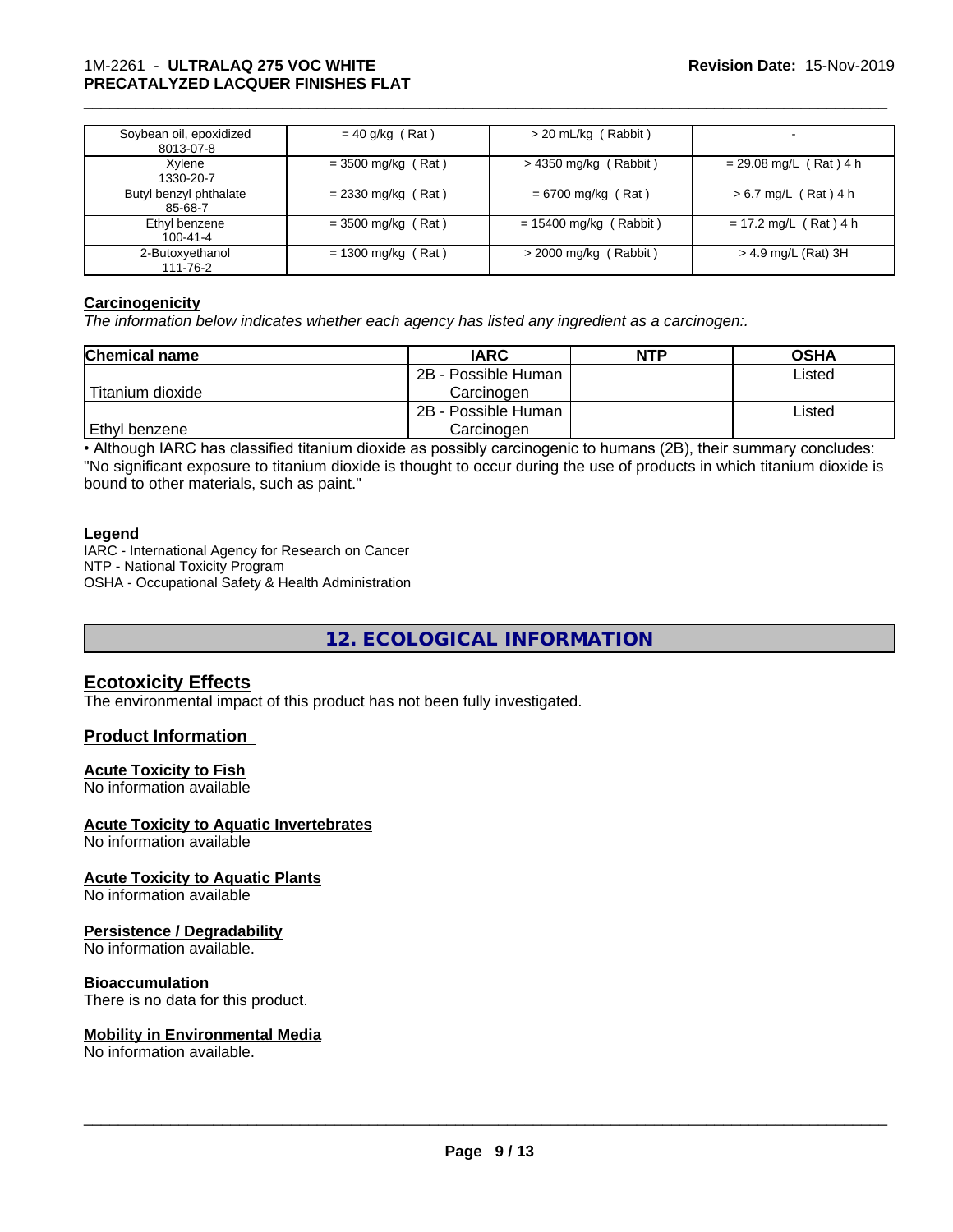#### **Ozone**

Not applicable

#### **Component Information**

#### **Acute Toxicity to Fish**

Acetone LC50: 8300 (Bluegill - 96 hr.) mg/L Titanium dioxide  $LC50:$  > 1000 mg/L (Fathead Minnow - 96 hr.) Xylene LC50: 13.5 mg/L (Rainbow Trout - 96 hr.) Ethyl benzene LC50: 12.1 mg/L (Fathead Minnow - 96 hr.) 2-Butoxyethanol LC50: 1490 mg/L (Bluegill sunfish - 96 hr.)

#### **Acute Toxicity to Aquatic Invertebrates**

Acetone EC50: 12600 mg/L (Daphnia magna - 48 hr.) Ethyl benzene EC50: 1.8 mg/L (Daphnia magna - 48 hr.)

#### **Acute Toxicity to Aquatic Plants**

Ethyl benzene EC50: 4.6 mg/L (Green algae (Scenedesmus subspicatus), 72 hrs.)

|                                | 13. DISPOSAL CONSIDERATIONS                                                                                                                                                                                               |
|--------------------------------|---------------------------------------------------------------------------------------------------------------------------------------------------------------------------------------------------------------------------|
| <b>Waste Disposal Method</b>   | Dispose of in accordance with federal, state, and local regulations. Local<br>requirements may vary, consult your sanitation department or state-designated<br>environmental protection agency for more disposal options. |
| <b>Empty Container Warning</b> | Emptied containers may retain product residue. Follow label warnings even after<br>container is emptied. Residual vapors may explode on ignition.                                                                         |
|                                | 14. TRANSPORT INFORMATION                                                                                                                                                                                                 |

| DOT<br><b>Proper Shipping Name</b><br><b>Hazard class</b><br>UN-No.<br><b>Packing Group</b><br><b>Description</b> | <b>PAINT</b><br>3<br>UN1263<br>Ш<br>UN1263, PAINT, 3, II |
|-------------------------------------------------------------------------------------------------------------------|----------------------------------------------------------|
| <b>ICAO/IATA</b>                                                                                                  | Contact the preparer for further information.            |
| <b>IMDG / IMO</b>                                                                                                 | Contact the preparer for further information.            |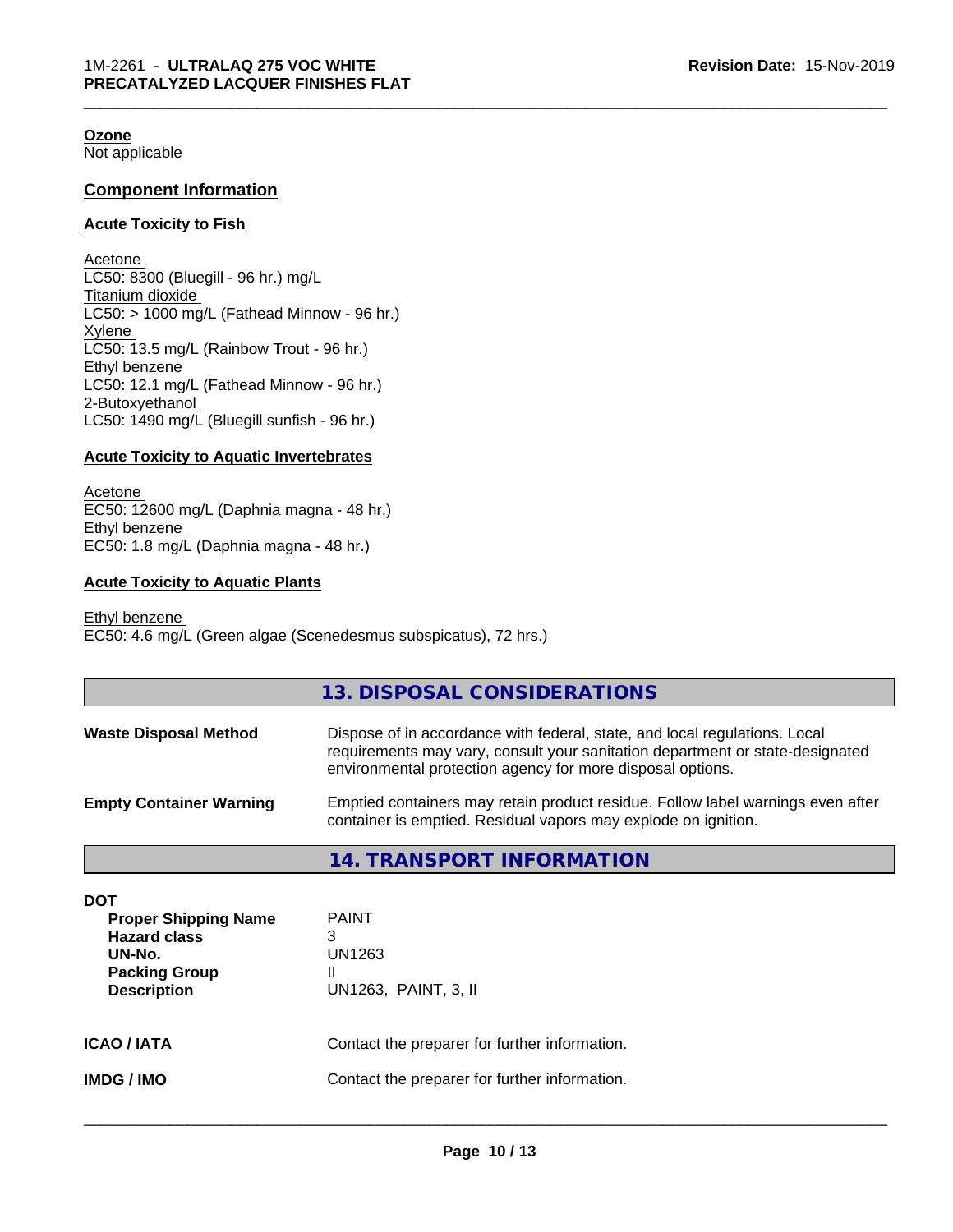# **15. REGULATORY INFORMATION**

\_\_\_\_\_\_\_\_\_\_\_\_\_\_\_\_\_\_\_\_\_\_\_\_\_\_\_\_\_\_\_\_\_\_\_\_\_\_\_\_\_\_\_\_\_\_\_\_\_\_\_\_\_\_\_\_\_\_\_\_\_\_\_\_\_\_\_\_\_\_\_\_\_\_\_\_\_\_\_\_\_\_\_\_\_\_\_\_\_\_\_\_\_

## **International Inventories**

| <b>TSCA: United States</b> | Yes - All components are listed or exempt. |
|----------------------------|--------------------------------------------|
| <b>DSL: Canada</b>         | Yes - All components are listed or exempt. |

#### **Federal Regulations**

#### **SARA 311/312 hazardous categorization**

| Acute health hazard               | Yes |
|-----------------------------------|-----|
| Chronic Health Hazard             | Yes |
| Fire hazard                       | Yes |
| Sudden release of pressure hazard | N٥  |
| Reactive Hazard                   | N٥  |

#### **SARA 313**

Section 313 of Title III of the Superfund Amendments and Reauthorization Act of 1986 (SARA). This product contains a chemical or chemicals which are subject to the reporting requirements of the Act and Title 40 of the Code of Federal Regulations, Part 372:

| <b>Chemical name</b> | CAS No.   | Weight-%    | <b>CERCLA/SARA 313</b>     |
|----------------------|-----------|-------------|----------------------------|
|                      |           |             | (de minimis concentration) |
| Xvlene               | 1330-20-7 | ' - 5       |                            |
| Ethyl benzene        | 100-41-4  | $0.1 - 0.5$ | 0.1                        |

**Clean Air Act,Section 112 Hazardous Air Pollutants (HAPs) (see 40 CFR 61)** This product contains the following HAPs:

| <b>Chemical name</b> | CAS No.   | Weight-%    | <b>Hazardous Air Pollutant</b> |
|----------------------|-----------|-------------|--------------------------------|
|                      |           |             | (HAP)                          |
| Xvlene               | 1330-20-7 | 1 - 5       | ∟isted                         |
| Ethyl benzene        | 100-41-4  | $0.1 - 0.5$ | ∟isted                         |
| 2-Butoxyethanol      | 111-76-2  | $0.1 - 0.5$ | ∟isted                         |
|                      |           |             |                                |

### **US State Regulations**

#### **California Proposition 65**

**AVIMARNING:** Cancer and Reproductive Harm– www.P65warnings.ca.gov

#### **State Right-to-Know**

| <b>Chemical name</b>     | <b>Massachusetts</b> | <b>New Jersey</b> | Pennsylvania |
|--------------------------|----------------------|-------------------|--------------|
| Acetone                  |                      |                   |              |
| 4-Chlorobenzotrifluoride |                      |                   |              |
| Titanium dioxide         |                      |                   |              |
| cellulose, nitrate       |                      |                   |              |
| 2.6-Dimethyl-4-Heptanone |                      |                   |              |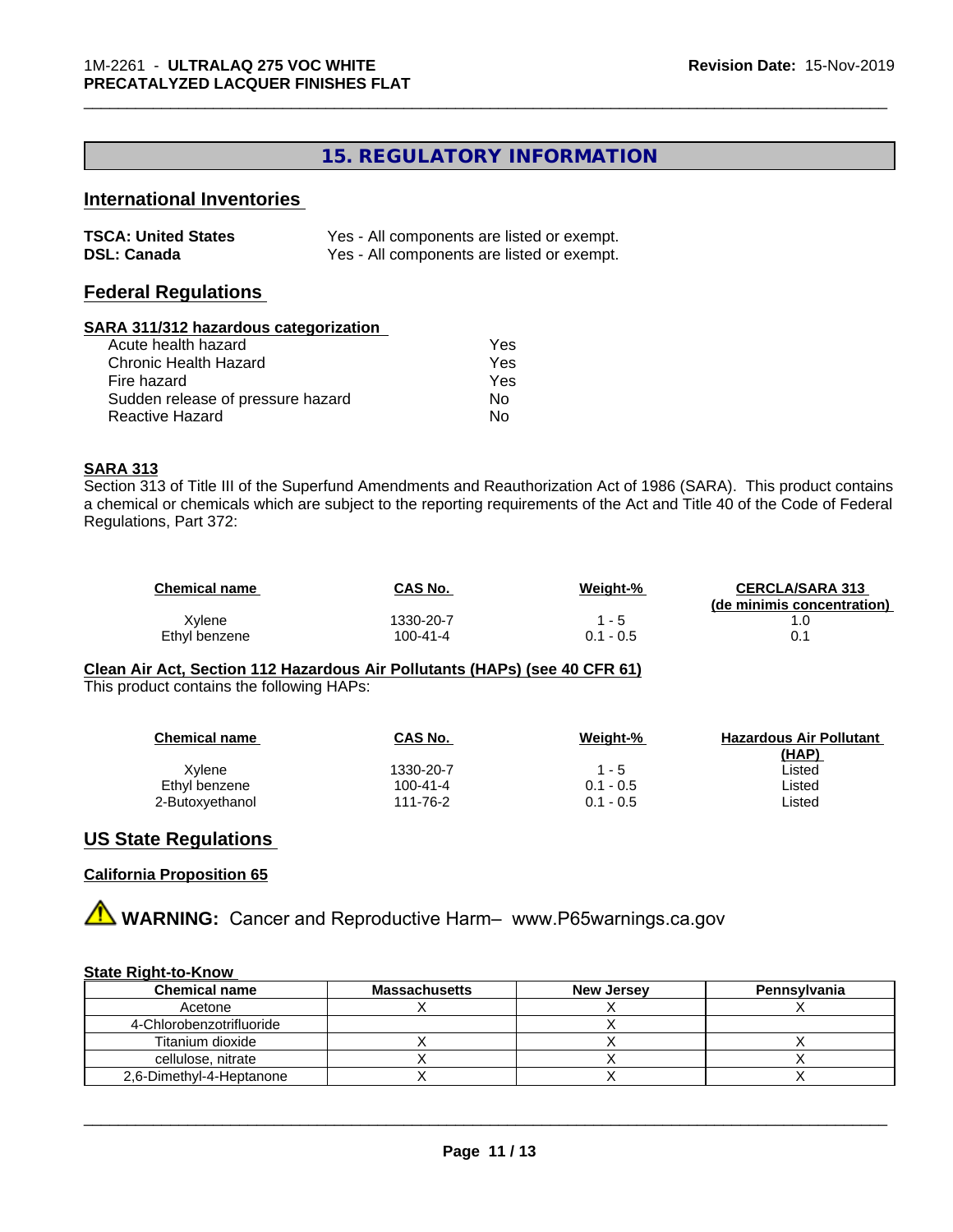#### 1M-2261 - **ULTRALAQ 275 VOC WHITE PRECATALYZED LACQUER FINISHES FLAT**

| Isobutyl alcohol       |  |  |
|------------------------|--|--|
| Silica amorphous       |  |  |
| Xvlene                 |  |  |
| Butyl benzyl phthalate |  |  |
| 2-Butoxyethanol        |  |  |

\_\_\_\_\_\_\_\_\_\_\_\_\_\_\_\_\_\_\_\_\_\_\_\_\_\_\_\_\_\_\_\_\_\_\_\_\_\_\_\_\_\_\_\_\_\_\_\_\_\_\_\_\_\_\_\_\_\_\_\_\_\_\_\_\_\_\_\_\_\_\_\_\_\_\_\_\_\_\_\_\_\_\_\_\_\_\_\_\_\_\_\_\_

#### **Legend**

X - Listed

# **16. OTHER INFORMATION**

| HMIS - | Health: 2* | <b>Flammability: 3</b> | <b>Reactivity: 1 PPE: -</b> |  |
|--------|------------|------------------------|-----------------------------|--|
|        |            |                        |                             |  |

#### **HMIS Legend**

- 0 Minimal Hazard
- 1 Slight Hazard
- 2 Moderate Hazard
- 3 Serious Hazard
- 4 Severe Hazard
- \* Chronic Hazard

*Note: The PPE rating has intentionally been left blank. Choose appropriate PPE that will protect employees from the hazards the material will* X - Consult your supervisor or S.O.P. for "Special" handling instructions.

*present under the actual normal conditions of use.*

*Caution: HMISÒ ratings are based on a 0-4 rating scale, with 0 representing minimal hazards or risks, and 4 representing significant hazards or risks. Although HMISÒ ratings are not required on MSDSs under 29 CFR 1910.1200, the preparer, has chosen to provide them. HMISÒ ratings are to be used only in conjunction with a fully implemented HMISÒ program by workers who have received appropriate HMISÒ training. HMISÒ is a registered trade and service mark of the NPCA. HMISÒ materials may be purchased exclusively from J. J. Keller (800) 327-6868.*

 **WARNING!** If you scrape, sand, or remove old paint, you may release lead dust. LEAD IS TOXIC. EXPOSURE TO LEAD DUST CAN CAUSE SERIOUS ILLNESS, SUCH AS BRAIN DAMAGE, ESPECIALLY IN CHILDREN. PREGNANT WOMEN SHOULD ALSO AVOID EXPOSURE.Wear a NIOSH approved respirator to control lead exposure. Clean up carefully with a HEPA vacuum and a wet mop. Before you start, find out how to protect yourself and your family by contacting the National Lead Information Hotline at 1-800-424-LEAD or log on to www.epa.gov/lead.

| <b>Prepared By</b>                               | <b>Product Stewardship Department</b><br>Benjamin Moore & Co.<br>101 Paragon Drive<br>Montvale, NJ 07645<br>800-225-5554 |  |
|--------------------------------------------------|--------------------------------------------------------------------------------------------------------------------------|--|
| <b>Revision Date:</b><br><b>Revision Summary</b> | 15-Nov-2019<br>Not available                                                                                             |  |

Disclaimer

The information contained herein is presented in good faith and believed to be accurate as of the effective date shown above. This information is furnished without warranty of any kind. Employers should use this information only as a **supplement to other information gathered by them and must make independent determination of suitability and** completeness of information from all sources to assure proper use of these materials and the safety and health of employees. Any use of this data and information must be determined by the user to be in accordance with applicable **federal, provincial, and local laws and regulations.**